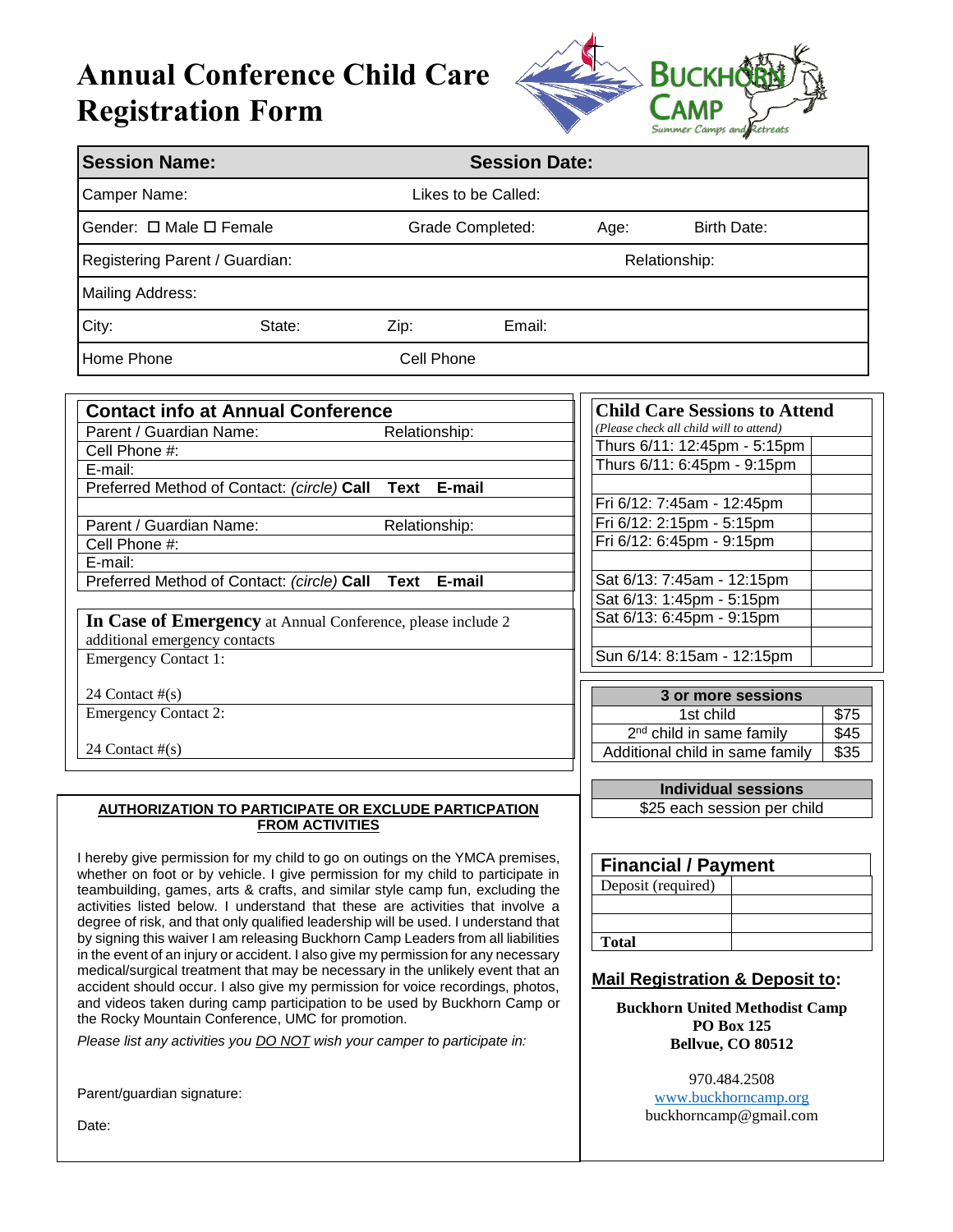# **Annual Conference Child Care Registration Form**



#### Child's Name:

# **Background Information** What grade is your child entering? Is this your child's first child care experience YES / NO Is your child coming with a friend? YES / NO Does he/she have a birthday during A.C. YES / NO If so, date:  $\Box$ Because of the age range of kids: Is your child toilet trained? YES / NO *(if not please include extra change of clothes)*  Is your child in diapers? YES / NO *(If so please include changing kits)* Does your child nap after lunch? YES / NO Will your child bring a "security" item (like a blankee)? YES / NO My Child is most excited about: Is there anything that your child is nervous about? The perfect counselor for my child would have these qualities: What should we know about your child? Please include specific instructions or understanding we should have / know.

### **Persons Authorized to Pick Up My Child**

(in addition to contacts listed) Names: Phone #'s

#### **Persons NOT Authorized to Pick Up My Child** Names:

## **Additional Possible Activities at YMCA of the Rockies**

The YMCA has a host of wonderful activities that may be appropriate for our kids. Based on our group ages, attendance numbers and time slot availability we would like to set up some of the following activities. If you child would like to participate please indicate "yes". If indifferent please leave unchecked. If not appropriate please check the "no" column

| Yes | No |
|-----|----|
|     |    |
|     |    |
|     |    |
|     |    |
|     |    |
|     |    |
|     |    |
|     |    |
|     |    |